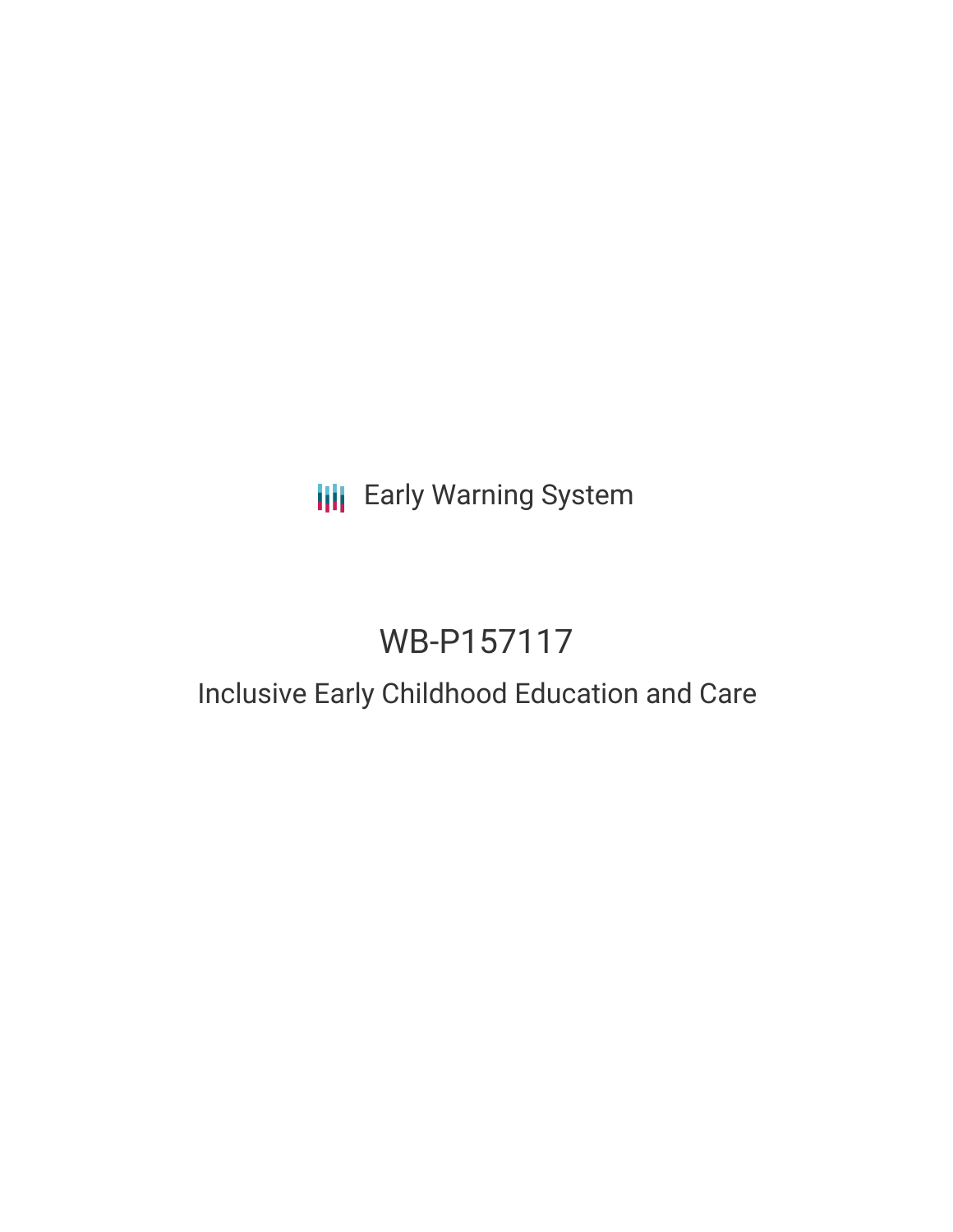

#### **Quick Facts**

| <b>Countries</b>               | Serbia                              |
|--------------------------------|-------------------------------------|
| <b>Financial Institutions</b>  | World Bank (WB)                     |
| <b>Status</b>                  | Active                              |
| <b>Bank Risk Rating</b>        | B                                   |
| <b>Voting Date</b>             | 2017-02-21                          |
| <b>Borrower</b>                | Serbian European Integration Office |
| <b>Sectors</b>                 | Construction, Education and Health  |
| <b>Investment Type(s)</b>      | Loan                                |
| <b>Investment Amount (USD)</b> | $$50.00$ million                    |
| <b>Project Cost (USD)</b>      | $$50.00$ million                    |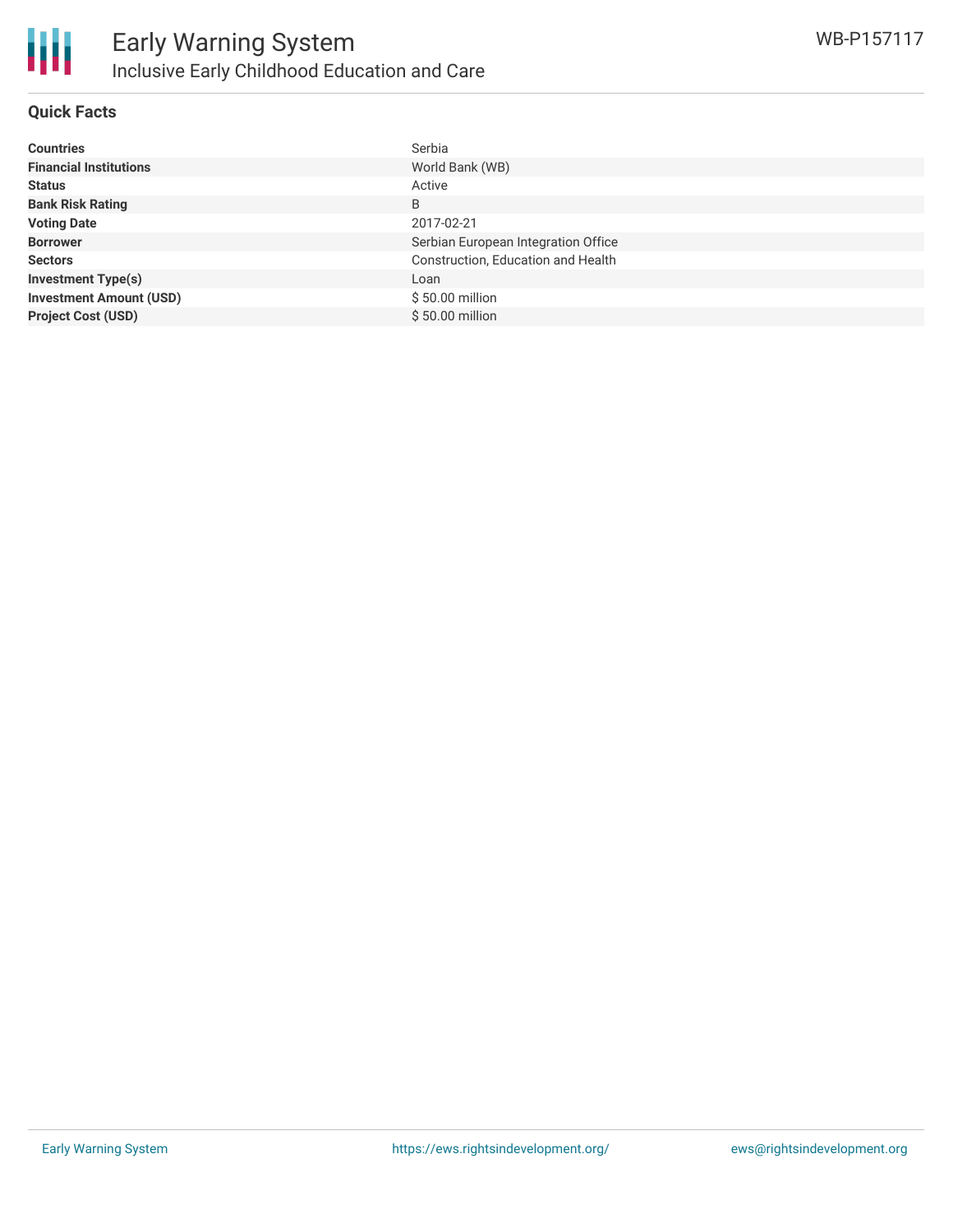

#### **Project Description**

This project finances improvements to access to early childhood education and care services for children from socially disadvantaged backgrounds. This includes financing the construction and extension of 17,000 new physical urban and rural preschool spaces, activities aimed at building a quality educational foundation, and stimulating demand for early childhood education and care services.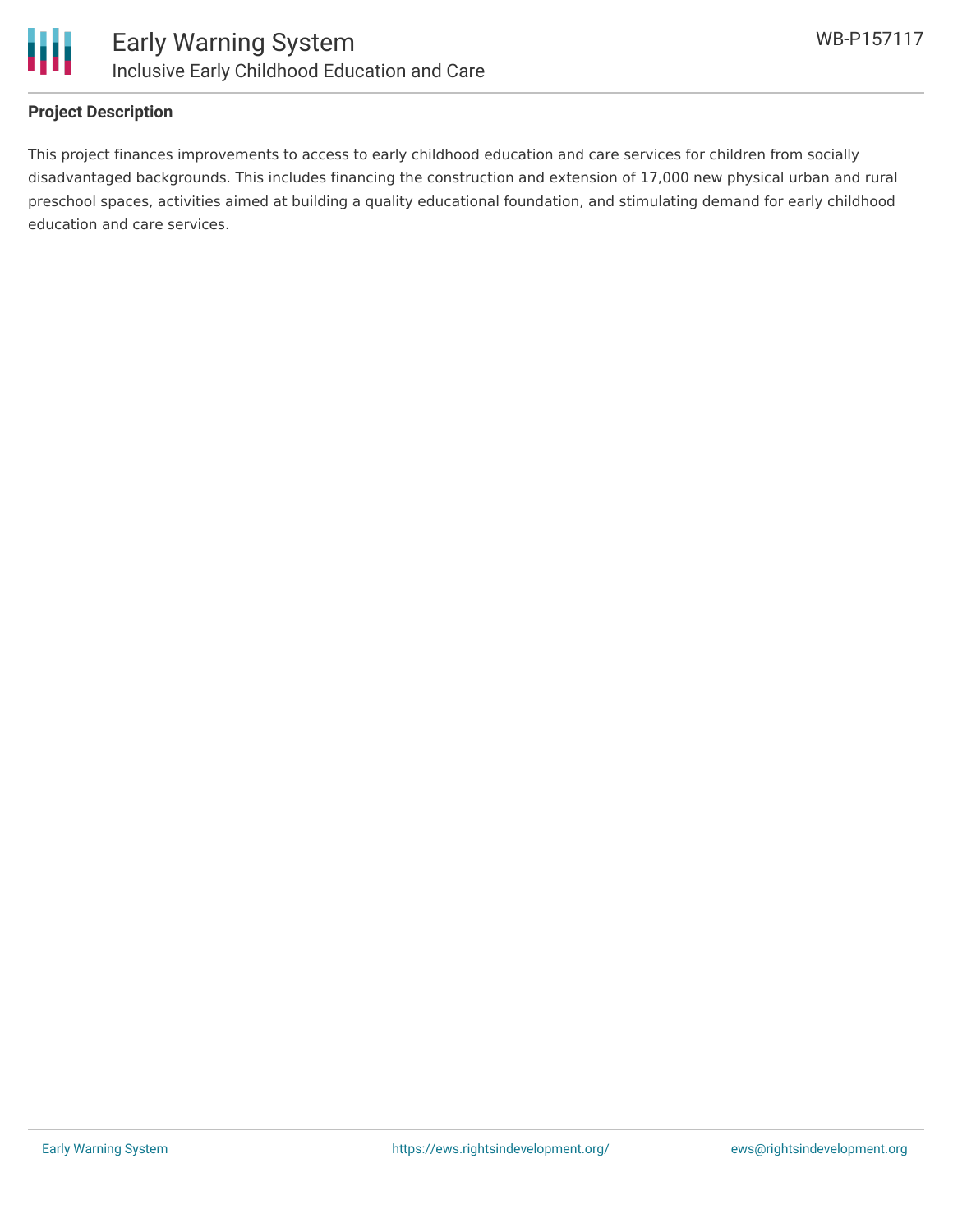

#### **Investment Description**

World Bank (WB)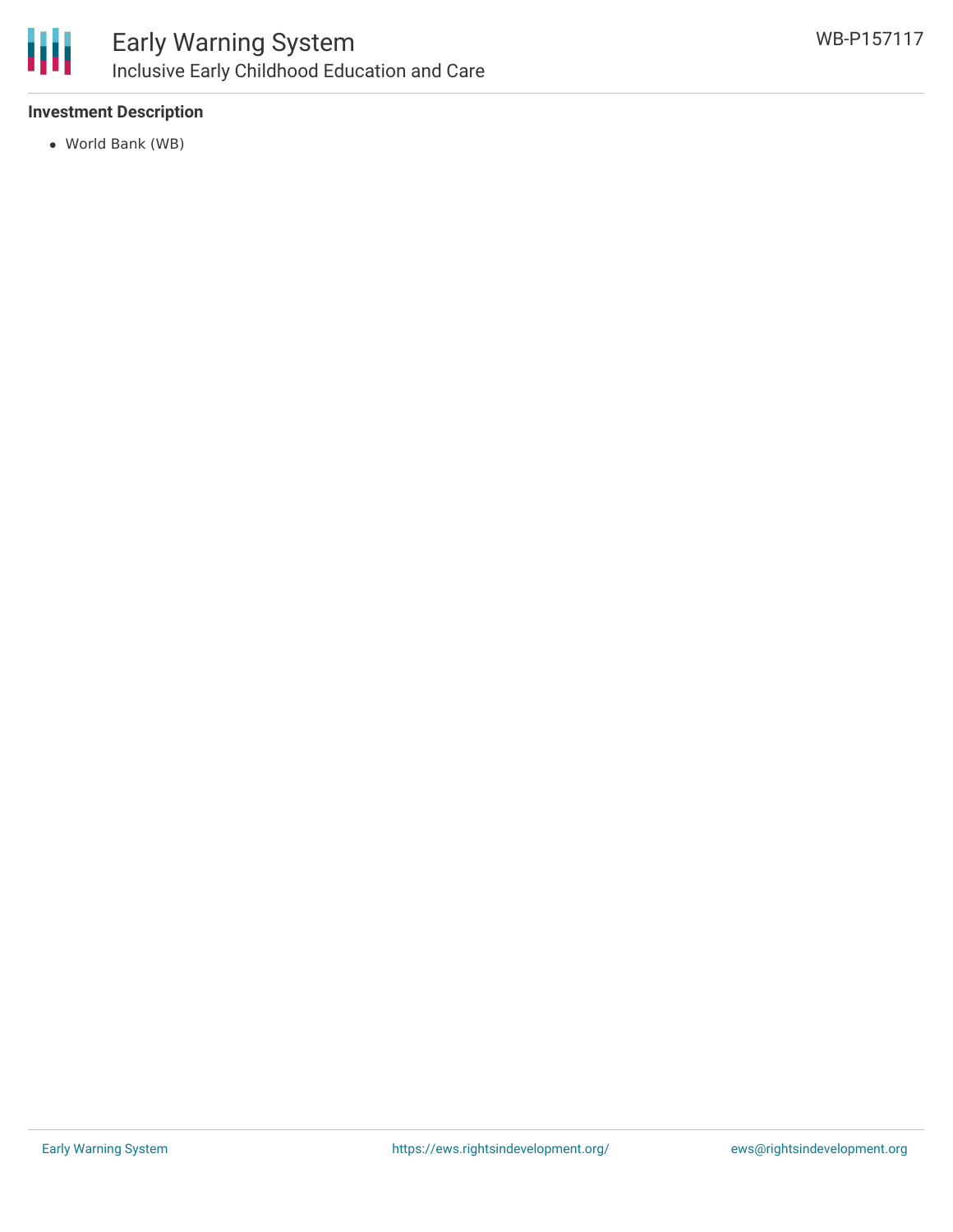

#### **Contact Information**

World Bank Contact: Sophie Naudeau Title: Program Leader Contact: Marijana Jasarevic Title: Operations Analyst

Borrower/Client/Recipient Page 11 of 11 Public Disclosure Copy Public Disclosure Copy Name: Serbian European Integration Office Contact: H.E. Mr. Dusan Vujovic Title: Minister, Ministry of Finance

Implementing Agencies Name: Minister of Education, Science and Technological Development Contact: H. E. Mr. Mladen Sarcevic Title: Minister Email: kabinet@mpn.gov.rs

#### ACCOUNTABILITY MECHANISM OF WORLD BANK

The World Bank Inspection Panel is the independent complaint mechanism and fact-finding body for people who believe they are likely to be, or have been, adversely affected by a World Bank-financed project. If you submit a complaint to the Inspection Panel, they may investigate to assess whether the World Bank is following its own policies and procedures for preventing harm to people or the environment. You can contact the Inspection Panel or submit a complaint by emailing ipanel@worldbank.org. You can learn more about the Inspection Panel and how to file a complaint at: http://ewebapps.worldbank.org/apps/ip/Pages/Home.aspx.